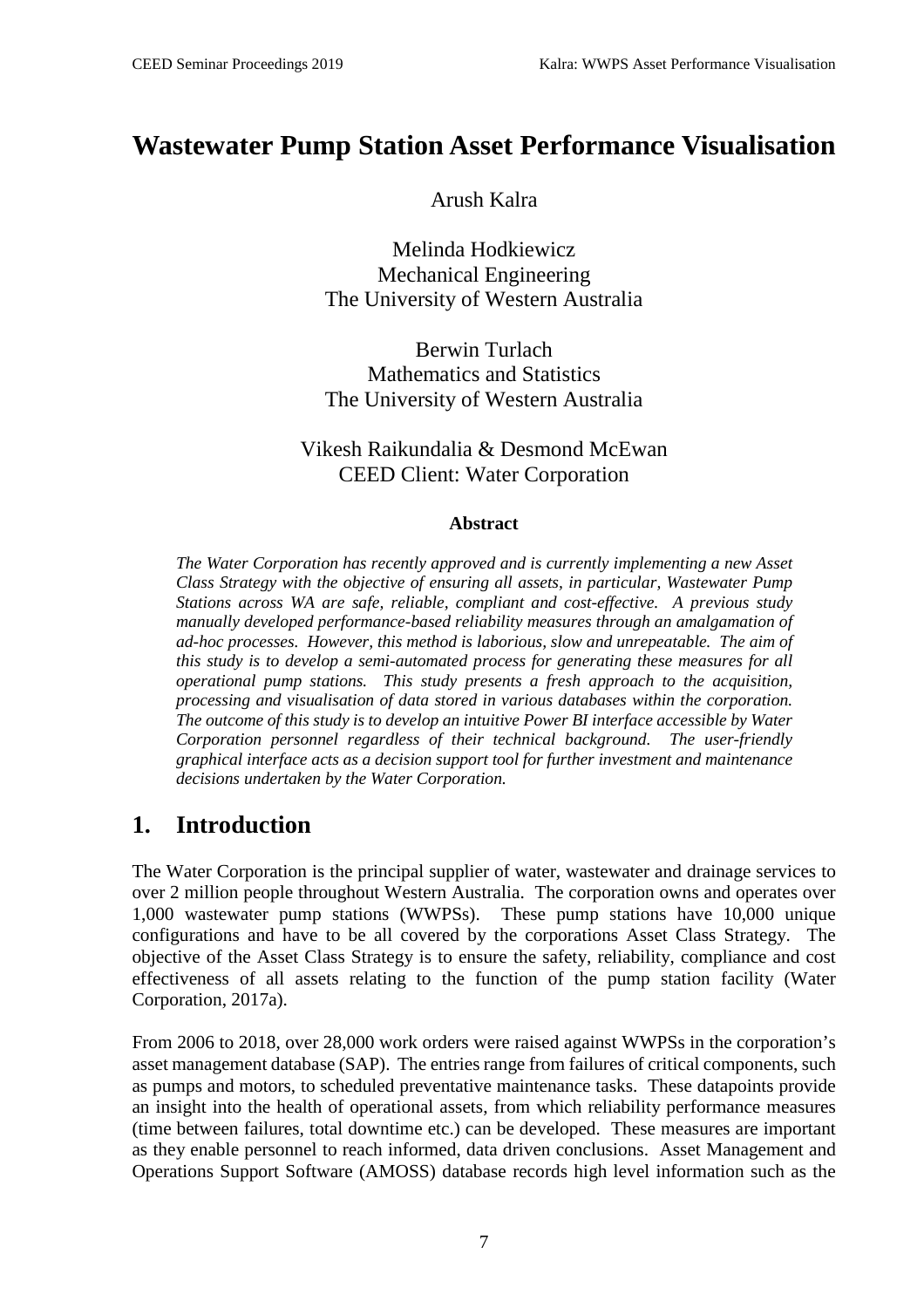make of pumps, switchboards and alarm systems installed at each WWPS in the field. This database is utilised to filter the reliability performance measures by component make. Additional knowledge of its asset base allows the corporation to maximise its utilisation of current assets before investing in new assets, quantitively determine the economic value of the various maintenance strategies currently in place and identify areas for improvement to the asset management process for WWPSs to maximise operational lifetime of its unique assets. For example, during the design of a new pump station, a reliability engineer is able to recommend a suitable component by analysing and comparing the performance of operational components. Planners are able to utilise the data to determine suitable maintenance intervals.

Traditionally, to determine performance measures, an individual needs to invest a considerable amount of their time to undertake the laborious data collection, cleaning and processing. Each individual makes assumptions throughout the process, effectively resulting in a series of ad-hoc processes that vary greatly based upon the individual's background. For example, the previous process involved the creation of a list of all functional locations by component make, often based on hearsay knowledge. As such, the potential for unexplained variances in the reliability performance measures generated increases. Due to the large number of data points, mistakes in data processing or calculations are common. As a result, decision-making personnel lack confidence in the performance measures generated.

The objective of this study is to improve the asset management process by developing a semiautomated process by which reliability performance measures are generated. This was achieved through the creation of a 'data pipeline', as illustrated in Figure 1. Data from AMOSS and SAP are the inputs into the pipeline which processes and simulates the data based on assumptions regarding data quality. Data quality was defined in terms of data readiness bands, as set out by Lawrence (2017).



**Figure 1 Data Pipeline**

The focus of the study are WWPSs, in particular the following components: Power Supply, Switchboard, Level Sensor, Pump, Motor, Motor Starter, Pipe and Alarm System. The scope was narrowed to the most popular component makes as determined by Low (2018). Figure 2 illustrates a reliability model of components within a WWPS. The scope of the study was initially limited to Type 40 Pump Stations in the Perth Region. This limitation was later overcome by leveraging the AMOSS database to classify the type of WWPS.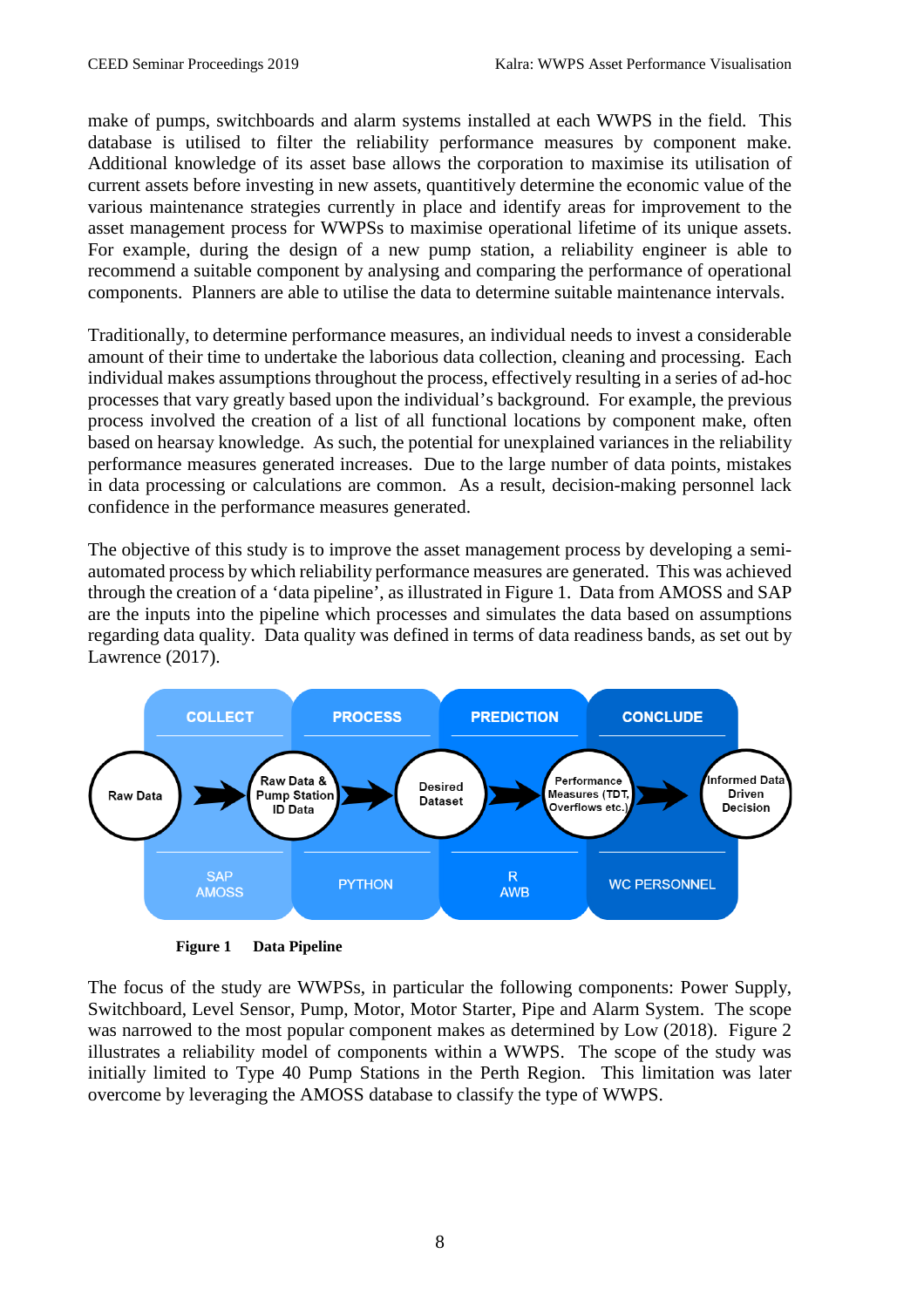

**Figure 2 WWPS Reliability Block Diagram**

### **2. Process**

To aid the development of the data pipeline, a Python script was developed. The code's purpose is to automate the collection, processing and clean-up of the relevant data. Figure 2 illustrates detailed data flow within the pipeline, where the Python code acts as an intermediary between the blocks.



**Figure 3 Detailed Data Flow**

### **2.1 Data Acqusition and Data Cleaning**

The first step is acquiring, merging and cleaning maintenance data from SAP and AMOSS databases. For example, each maintenance work order in SAP contains the functional location of the component, the type of maintenance activity (corrective or preventative), the time the work order is raised and how long it took maintenance personnel to fix the issue. Functional location of each asset (common identifier in both databases) was utilised to merge the two databases. This allows for maintenance work orders to be identifiable by component make. For example, all maintenance work orders relating to a Flygt motor can be filtered and reliabilty analysis undertaken.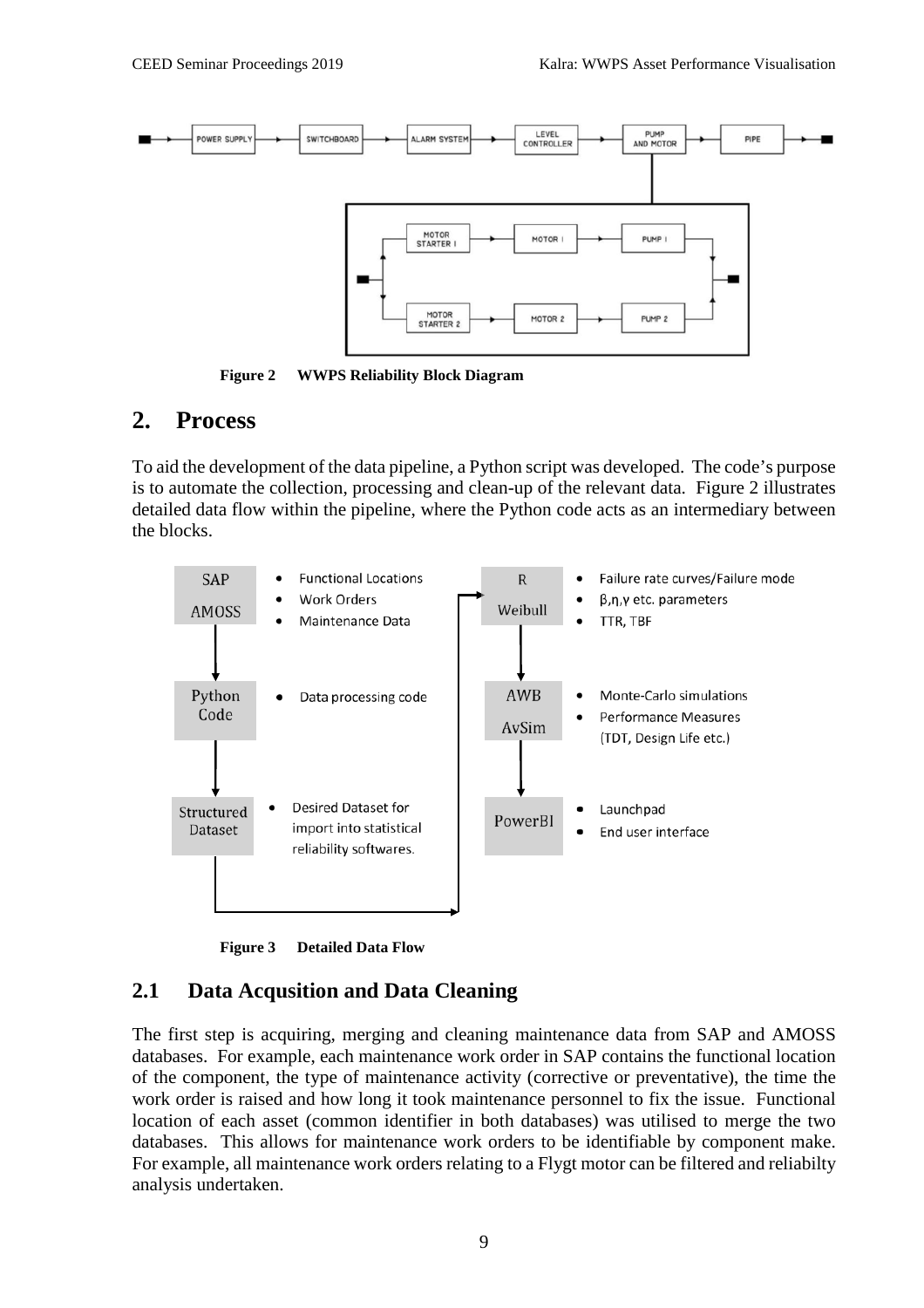However, the extracted data from SAP and AMOSS needed to be cleaned and refined for processing and further calculations. Several assumptions, such as minimum duration to minimum cost, were applied to remove data deemed unsatisfactory. Further, there were multiple instances where data in SAP was recorded incorrectly by maintenance personnel. These instances ranged from ommiting key fields to raising work orders against the component functional location instead of the pump station. Data entries with missing fields were ommitted, however, The 'Superior FL' data field in SAP was utilised to raise all component functional locations to their respective pump station.

### **2.2 Data Processing**

The aim is to obtain time between failure values for each component across all pump stations. The calculation of the time values and discernment of the type of event (i.e. failure or suspension) is crucial for Weibull analysis and monte-carlo simulations. Reliability analysis via Availability Workbench can be undertaken on each component within the WWPS.

To achieve this, the Python code groups all events by pump station functional location. The data is then further sorted in ascending order based on the 'Start Date Time' associated with each work order. This sets up a clear timeline of events associated with each pump station and is utilised to calculate the time between failure value. 'Maintenance Activity Type' column is used to determine the nature of event, with failures denoted as 'F' and suspensions as 'S'. 'Start Up' column is utilised to determine the age of the pump station and thus the time between failure associated with the first event for each pump station. Additionally, the WC records failure tasks in the 'PM Operator Task' column. Since each of these task codes correspond to a particular component, the code creates a data frame for each component based upon the task code. However, preventative maintenance activities (suspensions) are raised as a Generic Work Instructions. As such, the code creates another data frame, this time using the 'Document' column and then concatenates the two data frames to form a list of all events related to each component. Further, a data frame for each make (flygt pump, forrers pump etc.) is created. The Time Between Failures are then calculated for each component make and reliability analysis undertaken.

### **2.3 Data Visualisation**

A Graphical User Interface (GUI) allows users to interact with a computer via graphical icons. The end product of this project is a Power BI GUI that displays reliability performance measures for each WWPS configuration. This is advantageous to the end user as this approach doesn't require prior technical knowledge of the code and acts as a launchpad to the code. Wang and Tan (2006), outline six primary principles to be used as guidelines for developing GUIs for modern industrial automation software:

- 1. **User Familiarity** an effective UI needs to provide its users with minimal constraints as they manipulate the interface.
- 2. **Consistency** high UI consistency is beneficial as it results in an increase in productivity of the end user. Skills learnt in one operation can be easily applied to another.
- 3. **Minimal Surprise** comparable operations should have comparable results to avoid unnecessary frustration for the end user.
- 4. **Recoverability** the UI must possess some fault-tolerance capability.
- 5. **User Guidance** a well design help system is necessary for first time users.
- 6. **User Diversity** UI should be able to cater to a diverse user base.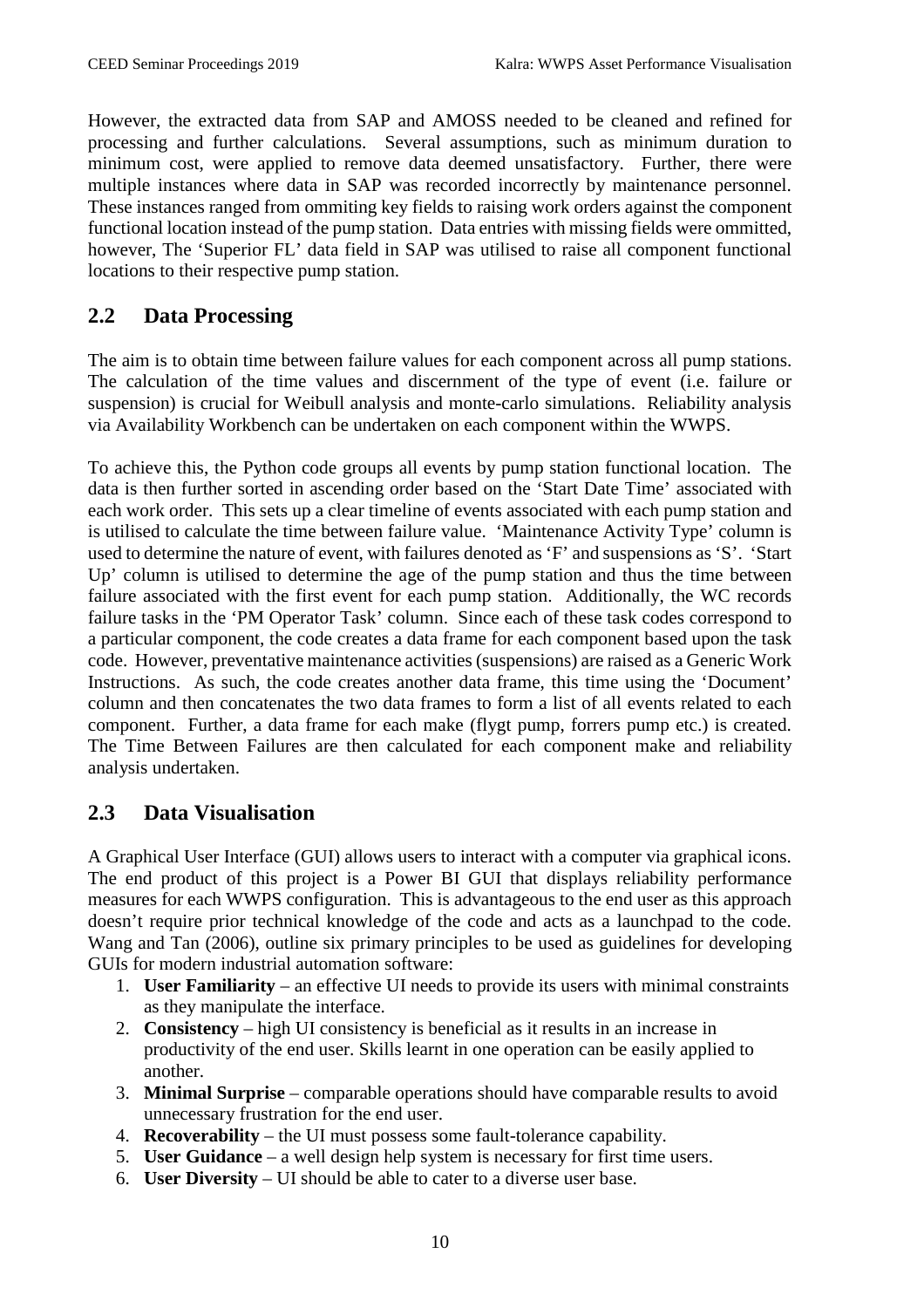# **3. Preliminary Results**

Key performance measures such as Time Between Failures, Total Down Time, Mean Unavailabilty etc. were represented via Power BI. Figure 4 illustrates the data visualisation hierarchy implemented within Power BI.



**Figure 4 Data Visualisation Hierarchy**

Zoom Level 1 represents an overview of all operational WWPSs owned by the corporation. The end user is able to access this overview via a map of WA or by utilising a time scale slider as shown in Figure 5. The user is able to utilise the drillthrough feature within Power BI to reach Zoom Level 2 for the selected pump station, with each circle representing a pump station.

| Show data<br>Drillthrough<br>Copy<br>an a | ٠<br>٠ | Pump Station Overview<br>Component Overview<br><b>Time Period Overview</b><br>Predicted Performance Measul<br>$\cup$ | Start Dale Time<br>10/11/2006 | 30/12/2017                             |                 |         |                         |                                                    |              |                |
|-------------------------------------------|--------|----------------------------------------------------------------------------------------------------------------------|-------------------------------|----------------------------------------|-----------------|---------|-------------------------|----------------------------------------------------|--------------|----------------|
|                                           |        |                                                                                                                      |                               | SAP Functional Locat Pump Station Name | Pump Make Motor |         | Motor Starter           | Level Sensor Manufacturer Alarm System Switchboard |              |                |
|                                           |        |                                                                                                                      | \$0030278                     | CASUARINA PRISON                       | Forrers         | Forrers | Direct On-Line          | Pulsar                                             | <b>SCADA</b> | MK4            |
|                                           |        |                                                                                                                      | \$0030301                     | MEARES AV                              | Flygt           | Flygt   | Soft Starter            | Pulsar                                             | <b>SCADA</b> | MK4            |
|                                           |        |                                                                                                                      | \$0030313                     | SLOAN DR                               | Forrers         | Forrers | Auto Transformer Pulsar |                                                    | SCADA        | MK5            |
|                                           |        |                                                                                                                      | \$0030344                     | EIGHTY RD (NORTH)                      | Flygt           | Flygt   | Auto Transformer Pulsar |                                                    | <b>SCADA</b> | MK5            |
|                                           |        |                                                                                                                      | \$0030349                     | TRANBY DR                              | Forrers         | Forrers | Auto Transformer        | Pulsar                                             | SCADA        | Control Type 6 |
|                                           |        |                                                                                                                      | \$0030355                     | CROMPTON RD                            | Forrers         | Forrers | Auto Transformer Pulsar |                                                    | Dialler      | MK4            |
|                                           |        |                                                                                                                      | \$0030365                     | PICKARD AV                             | Flygt           | Flygt   | Auto Transformer Pulsar |                                                    | Dialler      | MK5            |
|                                           |        |                                                                                                                      | \$0030426                     | <b>GNANGARA DR</b>                     | Forrers         | Forrers | Auto Transformer Pulsar |                                                    | Dialler      | MK4            |
|                                           |        |                                                                                                                      |                               |                                        |                 |         |                         |                                                    |              |                |

**Figure 5 Zoom Level 1 (Map Overview and Time Slider)**

Zoom Level 2, as shown in Figure 6, illustrates some performance measures at the Pump Station level. Further information such as, failed component, type of maintenance activity, mean downtime and more are also illustrated in Power BI. Future performance of each WWPS configuration is generated via monte-carlo simulation in Availability Workbench. For example, reliability measures such as total number of outages, total downtime and mean time to first outage are generated.



**Figure 6 Pump Station Overview**